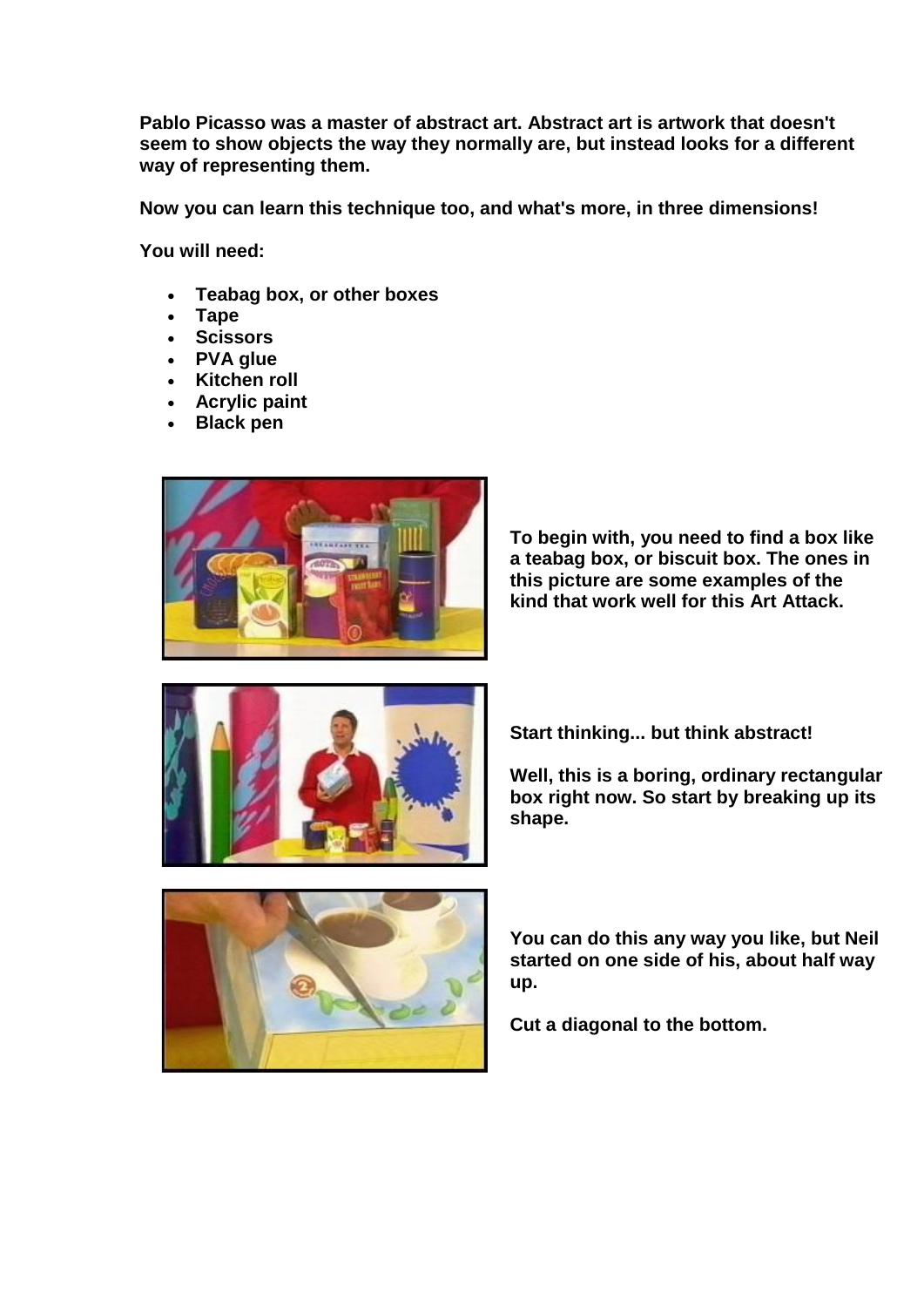





**... and down the back, again on the diagonal.** 



**On the first diagonal just cut out a triangular eyehole.** 



**Then lift the lid and just crush the top corner a bit to alter the shape of the box. This doesn't have to be perfect.**

**The idea is to just alter the shape!** 



**When you've done that, tape it all into place.**

**This will be the basic head shape.**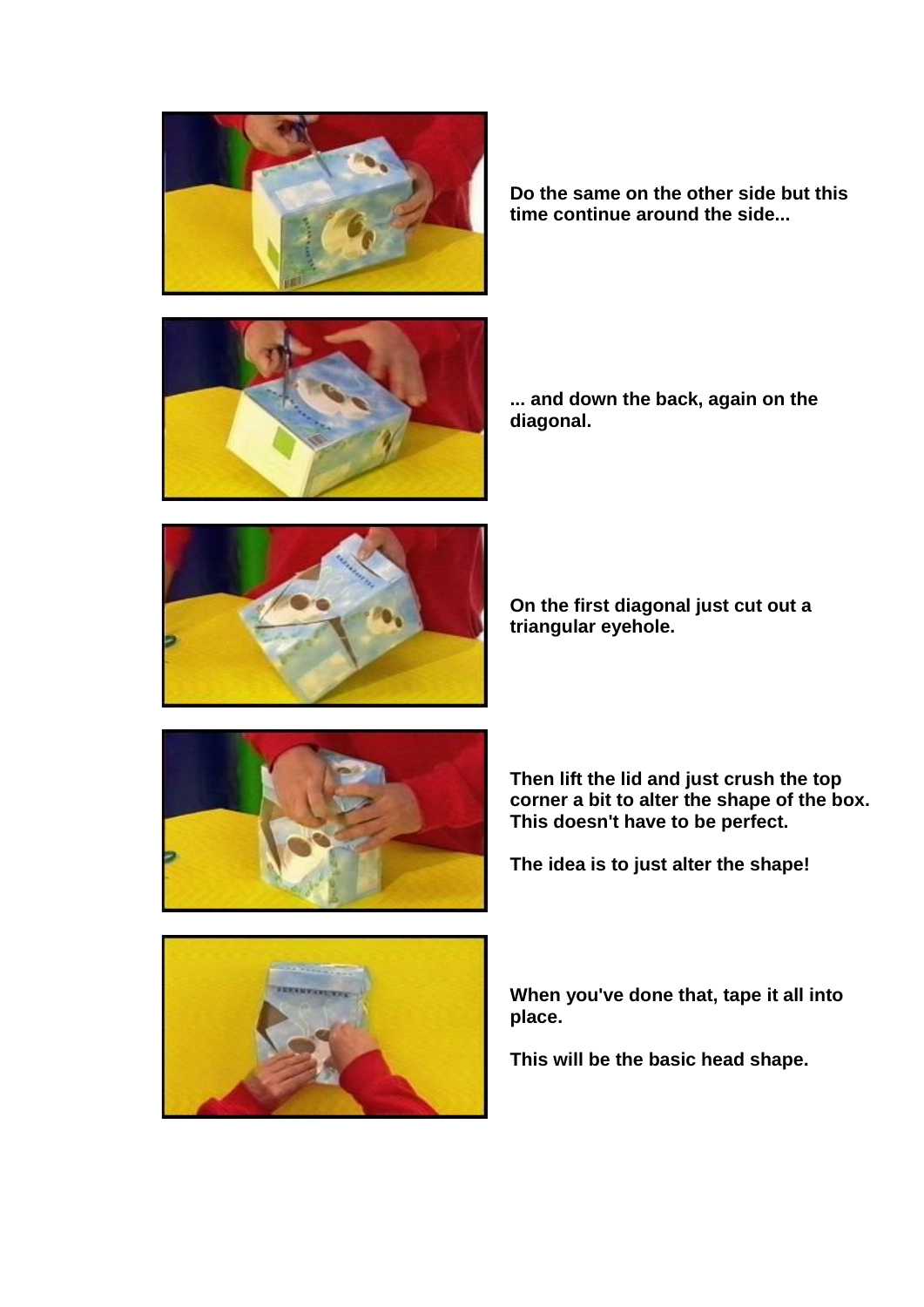



**Next you need to add some features.**

**Do this using the corners of the other boxes you collected. Here's one for an eye.** 

**One for a nose, slightly off centre.** 



**And another eye in a different place.**

**You could even do it upside down like Neil you can see here. Just keep experimenting and eventually your abstract face will start to appear. When you're happy with your arrangement, tape everything securely down.** 



**Go over everything with some PVA glue mixed half and half with water, adding on a layer of kitchen roll.**

**Make sure you get into all of those nooks and crannies, sealing over all the joins.** 



**When you've covered over all of theface and it has dried, you'll have something that looks like this.**